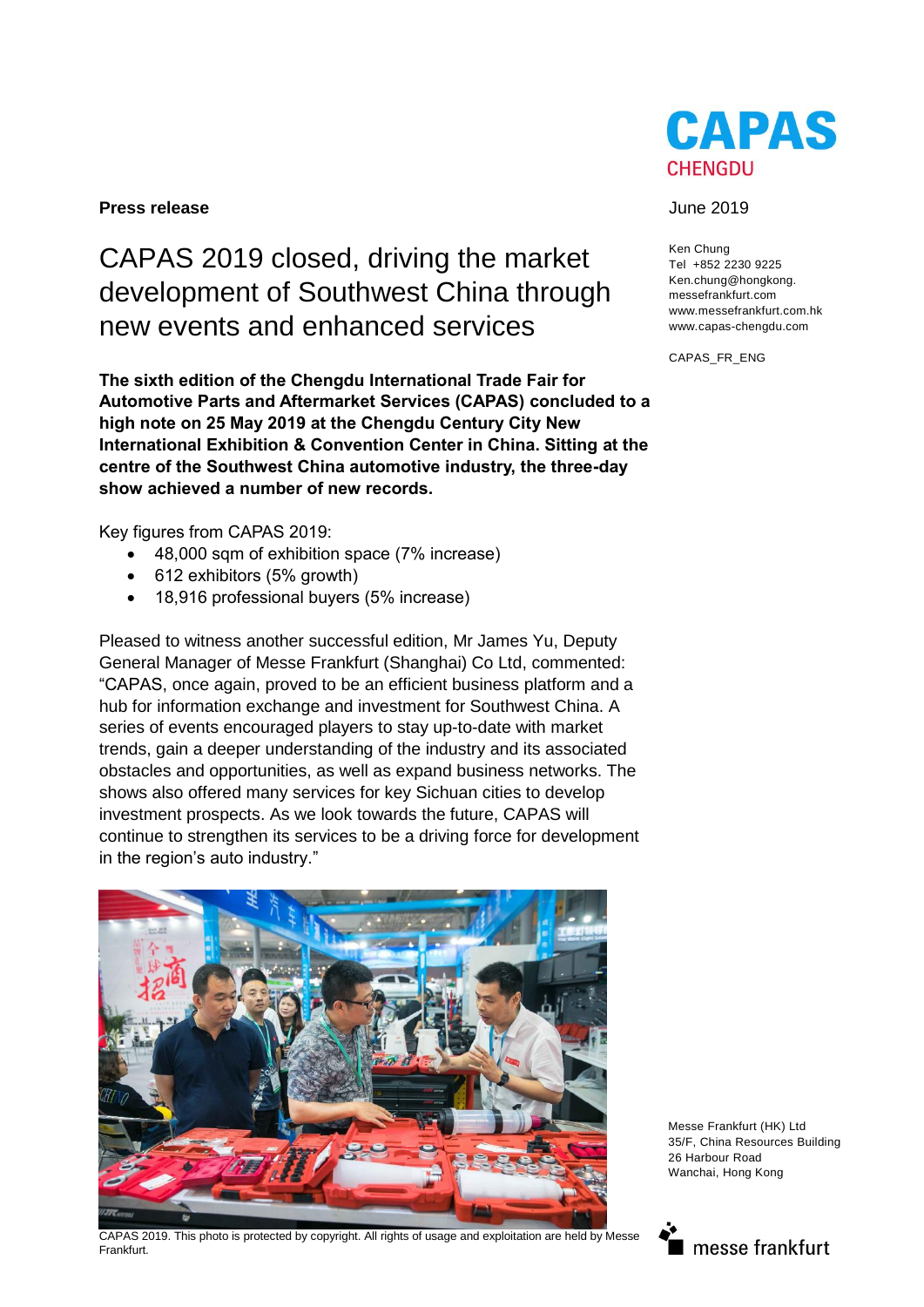## **The promising market welcomed prominent brands**

CAPAS 2019 refined its product zones and presented seven themes, including **Parts & Components**, **Commercial Vehicles**, **Accessories & Customising**, **Repair, Supply Chain & Chain Stores**, **E-mobility & Infrastructure**, **Made in Sichuan** and the **Tyres sector**.

Exhibitors comprised of many renowned companies, such as Adient, Botny, Chuannan Shock Absorber, CNC, Dayco, Fly-Eagle, Hengst, i-Reach, K&N, Knorr-Bremse, Modify-ah, Neijiang Jinhong Crankshaft, Orun, Petro-Canada Lubricants, Ruili, SATA, Snap-on, WABCO and Zhongding to name a few.

The E-mobility & Infrastructure zone held 26 local and international new energy vehicle brands, including BYD, Geely Auto, JAC, Porsche, ROEWE, Tesla and Volkswagen. On top of this, a host of start-ups like AIWAYS, Qiantu and WM Motor displayed their latest developments and car models.

### **Comments from exhibitors:**

Mr Mei Chunming, Sales Director of China Aftermarket Hengst Filter Systems (Kunshan) Co Ltd "We see great potential in the Southwest China market. Both the commercial and passenger vehicle sectors are demonstrating fast growth for rising trends. CAPAS has been a very fruitful experience as we have already met many high quality buyers from distributors and repair workshops."

### Mr Clive Bai, Marketing Manager

K&N Filters (Shenzhen) Co Ltd

"K&N Filters is developing its market in China. Over the past few days, we have been happy with the visitor flow and quality of buyers at CAPAS. We introduced our products to visitors from repair workshops and customising stores. From there, we were able to retrieve feedback to fine-tune our market strategy for the Southwest region."

### Ms Keli Li, Lead Consultant

Hong Kong Productivity Council

"Chengdu has big potential for the development of new energy vehicles. CAPAS created a quality platform for Hong Kong companies to tap into this market. Businesses can showcase their technologies for green logistics, material and manufacturing solutions, as well as smart mobility to the Southwest market."

### **Stronger bonds amongst the Southwest Chinese auto industry**

CAPAS cooperated closely with local institutes and organisations to gather 15 developing cities in the Made in Sichuan zone. The area successfully amplified recent growth of the industry in the region. Companies showed off their car manufacturing strengths and resources. Additionally, the Promotion of International Trade Councils from Nanchong and Yibin also spotlighted their latest achievements for both traditional and new energy cars.

CAPAS Chengdu, China, 23 – 25 May 2019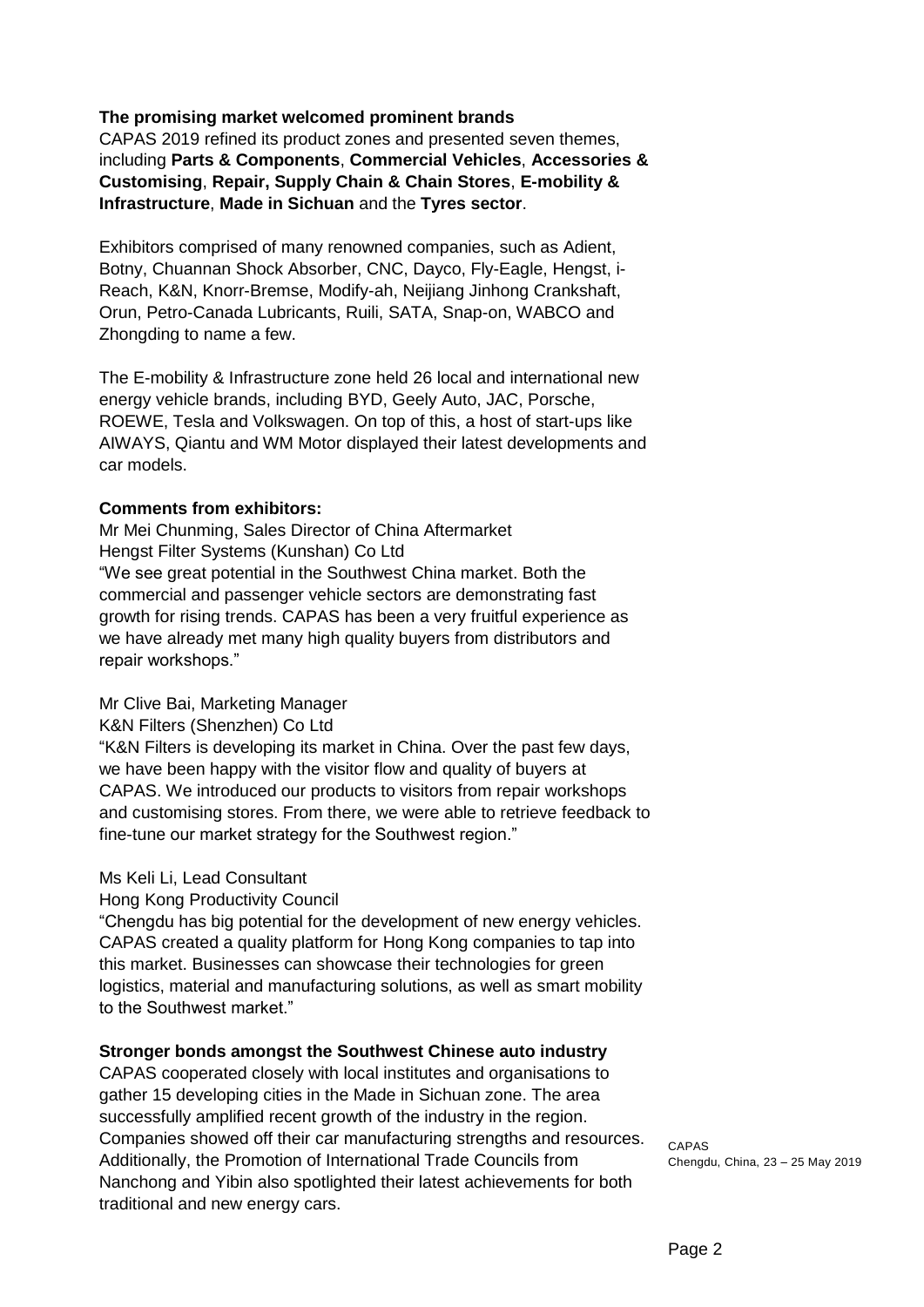#### **Feedback from industry representatives:**

Mr Li Zhiqiang, Vice president

Yibin Council for the Promotion of International Trade

"We have a total of 12 leading companies from Yibin, including Cowin Auto who have joined this year's fair. The type of products that exhibitors are presenting in our area cover engines and moulding solutions. We have also organised a buyers group, formed of 24 4S stores, who have a strong need for auto parts. I was also pleased to hold several agreement signing ceremonies during the show, which support CAPAS' vision for local business development."

#### Mr Peng Tao, Vice president

Nanchong Council for the Promotion of International Trade "We wish to promote Nanchong's automotive industry by participating at CAPAS. The 23 corporations that we invited to the show are very happy with their results. We found the **Sichuan and Zhejiang Auto Parts Manufacturing Showcase Area** particularly useful, as it generated a lot of significant opportunities between Nanchong and Zhejiang already."

#### Mr Feng Binhua, Secretary General

Zhejiang Automobile & Motorcycle Parts Chamber of Commerce "Secretary Generals from seven key auto parts manufacturing cities in Zhejiang have come to CAPAS. They have brought leading companies from their cities to exhibit their new products and technologies in front of industry peers. The business matchmaking activities like the **Made in Chengdu Supply and Demand Business Matching Conference for New Energy Vehicle Products** has heightened our awareness of the current status and future developments in this manufacturing hub. I believe this will stimulate further cooperation between Zhejiang and Sichuan."

**Personalised and matchmaking services for fair-goers**  CAPAS launched a number of new added-value services, such as the **Business Matching Service for VIP Buyers** and **Professional workshop and 4S store visits**, to respond to the sourcing needs of both exhibitors and buyers.

### **Feedback from participants:**

Ms Shirley Liu, Marketing Manager Petro-Canada Lubricants Inc (Exhibitor) "In addition to participating as an exhibitor and joining the business matching programme, we also attended the 4S store visits. These activities are extremely helpful for companies from outside Sichuan. This was a very practical experience for us to understand more about the Southwest market and touch base with local people. From here, we now have a better grasp of the local repair, car care and chain store markets, and their service level. This will inform our business strategy and development in the region."

Ms Liu Jia, Product Manager Chengdu Everest Trading Co Ltd (VIP buyer) "At CAPAS, many of our brands are looking for regional distributors. Participating in the **Business Matching Service for VIP Buyers** gave CAPAS Chengdu, China, 23 – 25 May 2019

Page 3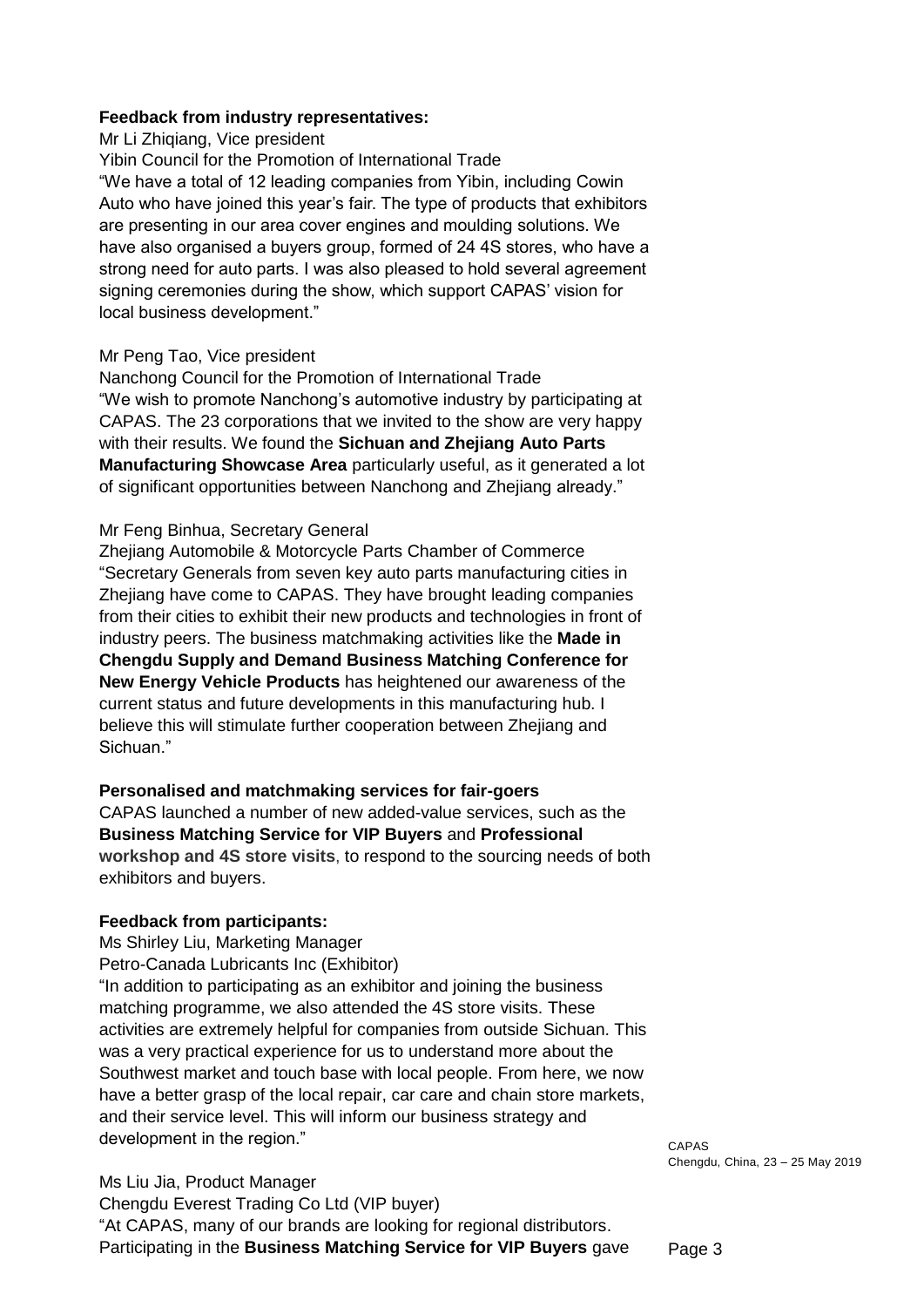us a good chance to talk to representatives from some renowned chain stores, lubricant and tyre brands in person. It has put us in touch with a wide range of companies with quality products."

### **Seminars and themed events generate strong market opportunities**

Continued with great success, the fringe programme was another highlight of the show. This year, a variety of seminars and fun themed activities were held concurrently during the three-day show. They covered the latest updates and discussed the current challenges and opportunities in the market. For example, the **Southwest Automotive Aftermarket Summit 2019** focused heavily on both the potential and challenges in the Southwest China aftermarket. Elsewhere, experts also discussed the future movement of the industry, business models for profitability, store operations and service optimisation in the supply chain and chain stores.

#### **Comments from the event participants:**

Mr Gang Fan, General Manager

Xichang Kai Yuan Auto Service Co Ltd

(Audience at the Southwest Automotive Aftermarket Summit 2019) "At the moment, the greatest challenge for workshop providers is cost control. The speakers at this seminar were all experts in the field. They shared insights on both current topics and future developments in the repair, car wash and care, auto parts and car customising segments. A sharing opportunity like this has broadened my vision for our business strategy."

Mr Wu Yulei, Vice General Manager of Marketing Chengdu Yinlong New Energy Co Ltd (Supplier at the Made in Chengdu Supply and Demand Business Matching Conference for New Energy Vehicle Products) "CAPAS brought regional public transportation and logistics operators from surrounding cities together. After meeting these key players, I can now understand their sourcing needs. For example, the need for logistics and special purpose vehicles are on the rise, which will also become a focus area for our company."

In other aspects, another crowd favourite was the **Car Customising Festival**. The positive feedback from visitors suggests that the fun-filled activities promoted an automotive customising culture and lifestyle. Therefore, CAPAS successfully drew upon the latest customising trends that are currently generating huge growth potential in the industry. Highlights included the **Sharing Session for Self-drive Holidays**, **Simulated Car Racing** and the **i-Reach Tyre Rolling Rally**.

### **Comments from the event participants:**

Mr Sam Liao, CEO

Y.S Vehicle Accessories Co Ltd (Exhibitor)

"We have seen auto customising shops rapidly expand in the Southwest region. The Car Customising Festival in the Accessories & Customising zone attracted several customising shops from Chengdu and the surrounding cities, including those from Wenzhou as well. Additionally, there were also many car lovers and owners taking part, who shared

CAPAS Chengdu, China, 23 – 25 May 2019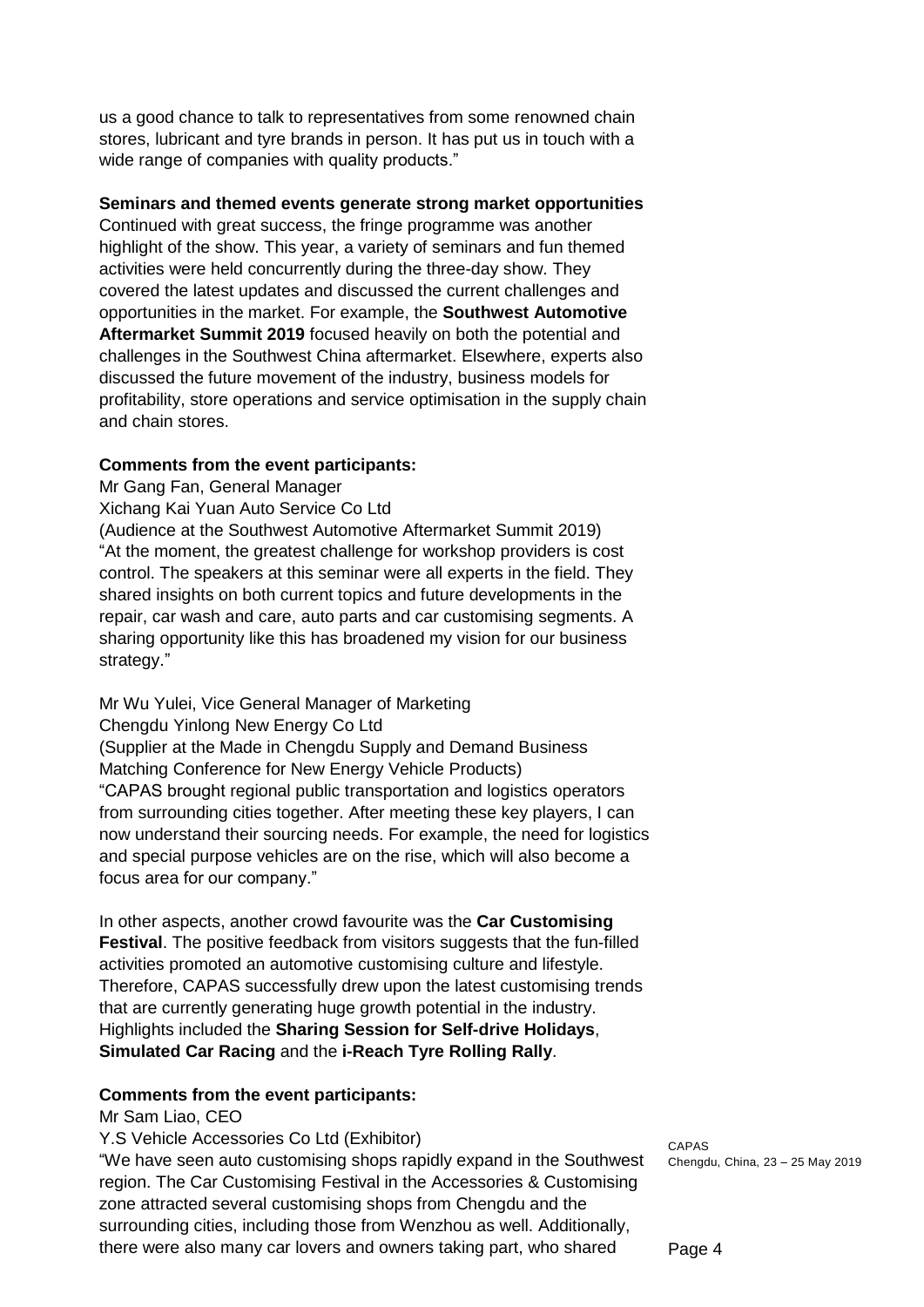their enthusiasm for an auto lifestyle."

Mr Jian Yongqi, General Manager

Tianlang Auto Modification Service Company (Visitor) "I run several multi-function stores for repair, maintenance, customisation, rental and sales. CAPAS has a comprehensive display of products in terms of car making, parts and components, the aftermarket, and of course, the most interesting Accessories & Customising zone. Not only were the latest technologies and products for car customisation seen, but the culture around car customisation and automotive lifestyle were also promoted to local consumers and car owners."

CAPAS is co-organised by the China Council for the Promotion of International Trade, the Automotive Sub-Council (CCPIT-Auto), Messe Frankfurt (Shanghai) Co Ltd and the China Council for the Promotion of International Trade, Sichuan Council (CCPIT-Sichuan). The next edition is set to be held from 21 – 23 May 2020 at Chengdu Century City New International Exhibition & Convention Center. For more information about the show, please visit www.capas-chengdu.com or email auto@hongkong.messefrankfurt.com.

- End -

#### **Background information on the China Council for the Promotion of International Trade, Automotive Sub-Council (CCPIT-Auto)**

The China Council for the Promotion of International Trade, Automotive Sub-Council (CCPIT-Auto) promotes foreign trade and economic cooperation, technical exchange and introduction of advanced technologies for China's auto industry by following the China Council for the Promotion of International Trade and China Chamber of International Commerce charter. It acts as a bridge for Chinese auto industry enterprises to build cooperation and exchange opportunities across the world. In addition, the committee organises three world leading and highly regarded international automotive exhibitions in Beijing, Shanghai and Guangzhou.

#### **Background information on Messe Frankfurt**

Messe Frankfurt is the world's largest trade fair, congress and event organiser with its own exhibition grounds. With more than 2,500\* employees at 30 locations, the company generates annual sales of around €715\* million. Thanks to its far-reaching ties with the relevant sectors and to its international sales network, the Group looks after the business interests of its customers effectively. A comprehensive range of services – both onsite and online – ensures that customers worldwide enjoy consistently high quality and flexibility when planning, organising and running their events. The wide range of services includes renting exhibition grounds, trade fair construction and marketing, personnel and food services. With its headquarters in Frankfurt am Main, the company is owned by the City of Frankfurt (60 percent) and the State of Hesse (40 percent).

For more information, please visit our website at: www.messefrankfurt.com \*preliminary figures 2018

#### **Background information on the China Council for the Promotion of International Trade, Sichuan Council (CCPIT-Sichuan)**

The China Council for the Promotion of International Trade, Sichuan Council (CCPIT-Sichuan) aims to promote foreign trade cooperation and communication, under the guidance of the Sichuan Provincial Party Committee and the Provincial People's Government, and in accordance with the guidelines of national economic policy and principles. Its main duties are

CAPAS Chengdu, China, 23 – 25 May 2019

Page 5